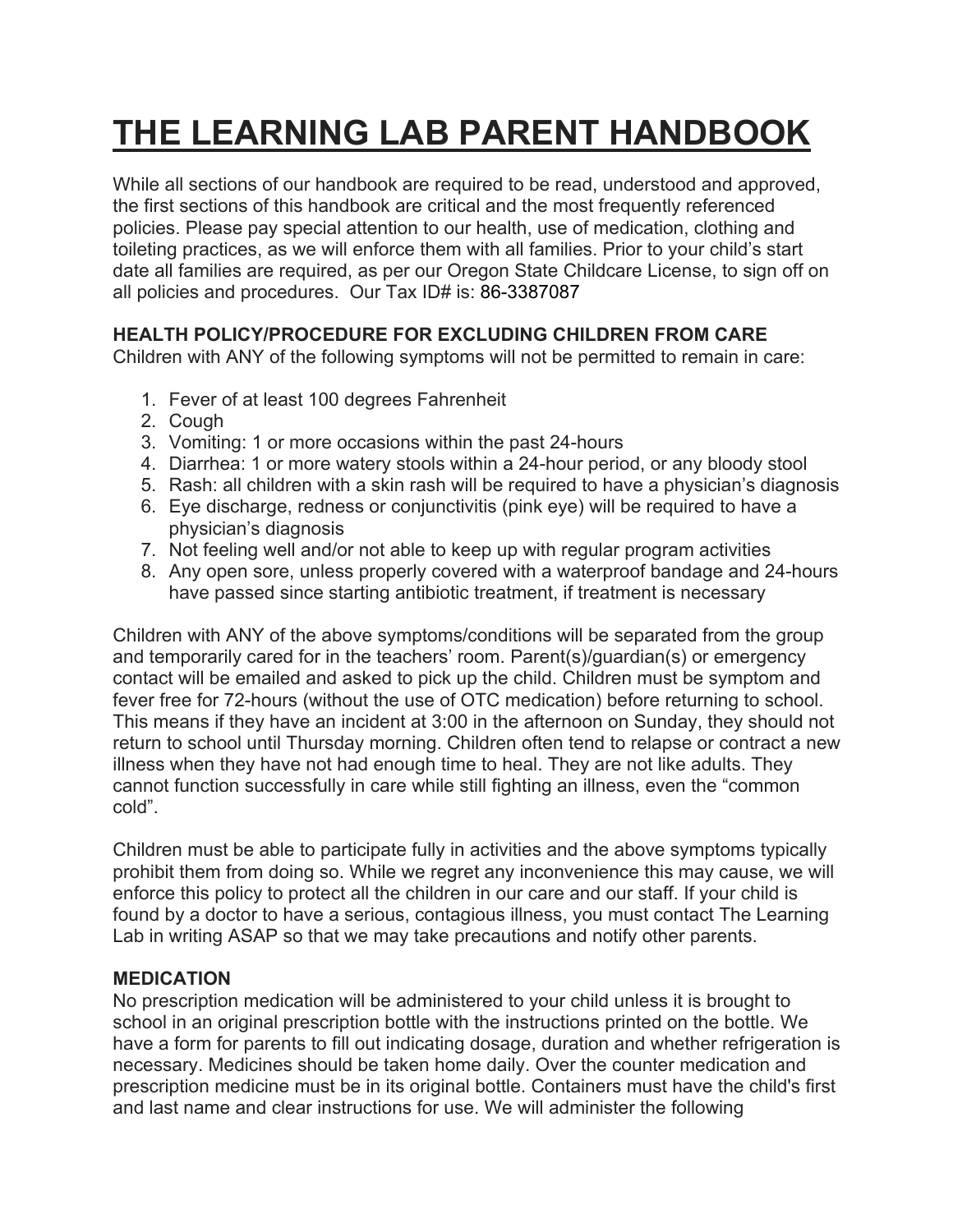medications, with prior written parent authorization, only at the dose, duration, and method of administration specified on the manufacturer's label of the age or weight of the child. We strongly discourage regular use of OTC medications while in care.

## **EMERGENCY PROCEDURES**

If a child becomes ill and needs to be sent home or requires immediate medical attention due to an accident, the following steps will be taken unless specified otherwise by the parent:

- 1. General first aid (Band-Aids, ice, isolation)
- 2. Contact parent(s) or other responsible adult listed on enrollment form
- 3. Call the child's physician if unable to contact family
- 4. Ill children will rest quietly until picked up
- 5. The school reserves the right in the event of extreme illness or accident to call 911. If emergency treatment is required, the child will be transported to the hospital.

## **CLOTHING and SHOES**

Children should be dressed simply and comfortably in play clothes. If you are worried about clothing becoming ruined then it probably shouldn't be worn to school. Please remember that your child should be able to remove clothing for bathroom purposes. They tend to get very involved in their lessons and only notice they need to use the bathroom at the last moment. Tight elastics, overalls and jumpsuits are not advised. We ask that children keep all accessories at home. This includes earrings, necklaces, bracelets, sunglasses, watches, headbands, rings, etc. These items often come on/off, can get lost and are a distraction at school. Please help support The Learning Lab in limiting distraction and minimizing consumerism by not sending your children in super hero attire. We attempt to create a safe, non-judgmental space for your children. Since we use our play yard everyday, dress your children warmly in the cold weather. We suggest long sleeves from late fall through late spring, as the weather is erratic and unpredictable. They take clothes off if they get hot. Provide warm, closed-toed shoes, hats or hoods, and mittens during wet weather. When buying new shoes check to see if your child can put them on and take them off alone. It is mandatory that all children wear closed-toe shoes they can manage by themselves. Children remove their shoes while inside the school. Velcro closures work best for children who are not yet ready to tie by themselves.

## **TOILETING**

All children need to be able to use the toilet on their own at the time of enrollment.

#### **ARRIVAL AND DISMISSAL**

State law mandates that all children must be signed in and out every day by an authorized adult. A full signature, both first and last names, is required. Initials are not acceptable. No child will be released to anyone if unknown to the staff unless there is written information from the parents. Children being picked up by someone not recognizable to the staff will be asked for photo identification. Please make a point of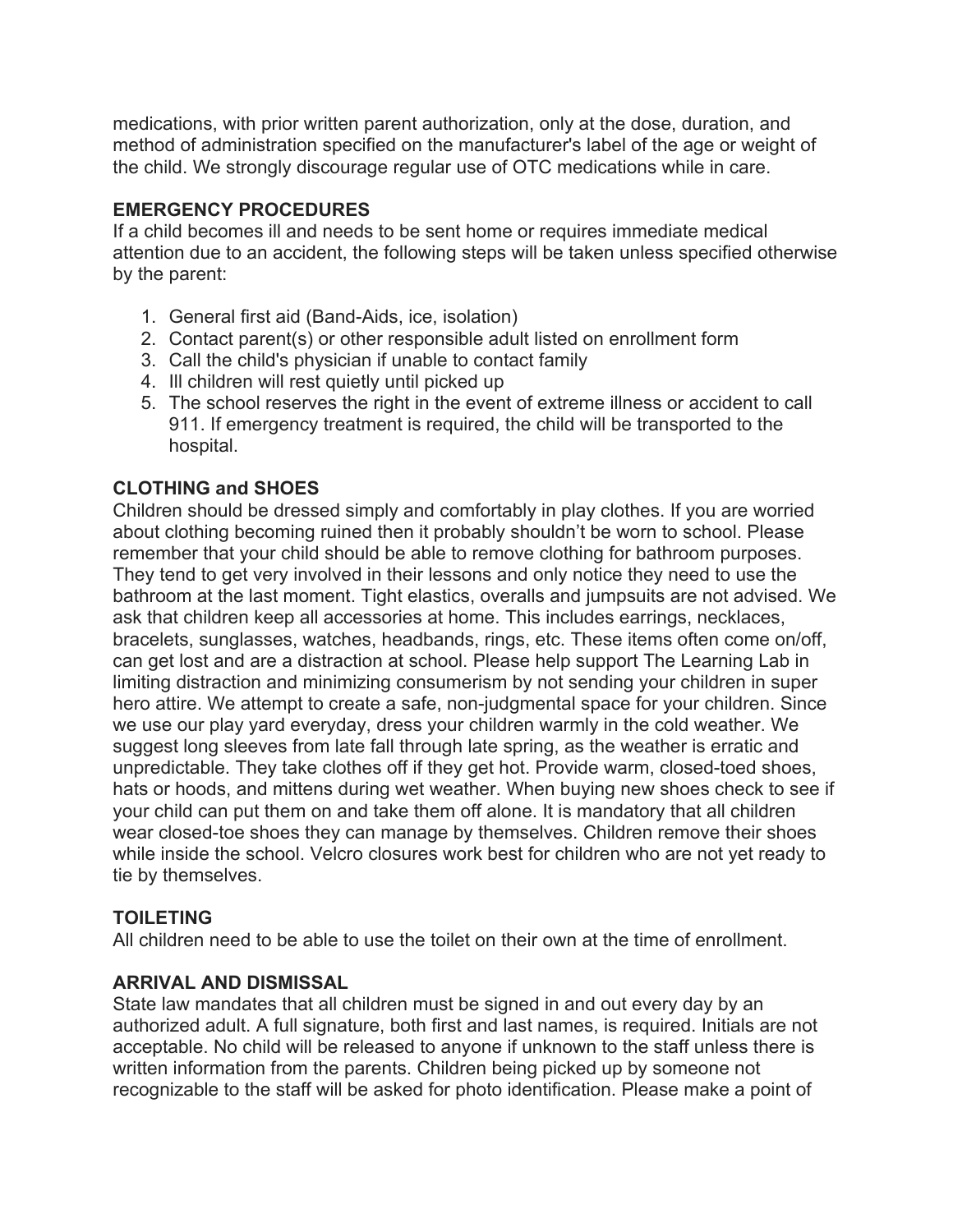informing your friends and relatives so there are no hurt feelings. Your younger children must be supervised at all times. Do not allow your children to play unattended anywhere at The Learning Lab. We encourage families to establish a daily ritual or routine for both drop off and pick up.

## **BEFORE OR AFTER HOURS FEES**

The fee for picking your child up after your regularly scheduled hours is \$1.00 per minute. If you have an emergency, please call us to see about having the fee waived. The Learning Lab is not able to accommodate care for children prior to or following our advertised hours of operation of 9:00AM to 2:00PM.

## **BIRTHDAYS**

We have a ceremony celebrating each child's birthday. Please let us know a week in advance if you would like us to celebrate your child's birthday at school.

## **CHILDREN'S BELONGINGS**

Children will keep their personal belongings in their personal cubbies. Toys, treasures, small personal objects must remain at home.

## **CHILD ABUSE POLICY**

As a state licensed agency, all the staff are mandated reporters of child abuse and neglect. In any instance when the staff has reason to suspect the occurrence of physical, sexual, or emotional child abuse, child neglect or child exploitation we are required by law to report it to Child Protective Services of local law enforcement. All employees sign a statement acknowledging their obligation to report suspected child abuse. Staff who are concerned about the welfare of a child must document the behavior and/or information, which is of concern to them. The written data will be kept in the child's private file folder for future reference. If at any time a specific incident is recounted by a child or seen by a teacher, that staff member is obligated to report that information to Child Protective Services immediately.

## **COMMUNICATION TO ALL FAMILIES**

You are welcome to initiate a meeting with your child's teacher. The Learning Lab staff will bring questions or concerns about your child's development to your attention. Email is our primary mode of communication to parents so please set up alerts and provide us with the email account that you will have access to during business hours.

## **COMMUNICATION TO STAFF**

Please email The Learning Lab with changes to arrival/dismissal, vacations, planned absences, appointments etc.

#### **DISCIPLINE POLICY**

The Learning Lab is *a Shame-Free Zone*. Discipline is administered in such a way as to help the children learn to reflect upon and learn to govern their own actions. We try to help them learn self-discipline and understand why we require certain types of behavior using clear simple statements about what is needed to be safe and kind and to show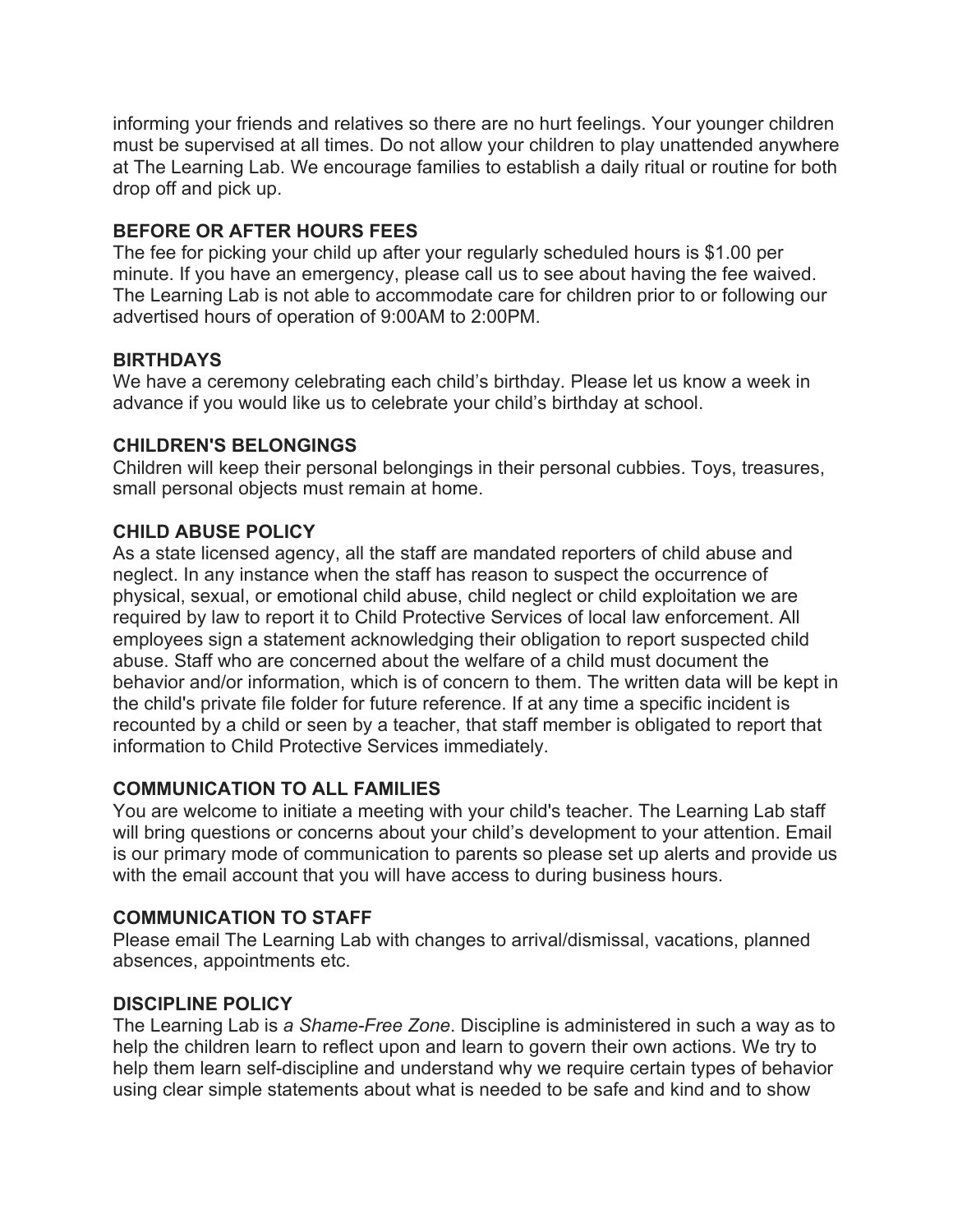respect for others. We suggest alternatives and talk about the feelings which may predicate misdeeds. Positive reinforcement is used to encourage appropriate behavior. Children are taught to use words with each other concerning any conflicts they may have. A child who has difficulty controlling their actions may be asked to sit down and return to a calm state of being before joining the group once again. Teachers help children see the cause of the problem and help them think of alternate solutions. A firm and loving approach, with a fair amount of humor, are ingredients for good discipline.

## **ENROLLMENT INFORMATION**

All information concerning your child must be kept up to date in order to comply with state law. Any changes in schedule, work or home telephone, address, name, carpooling, or pickup permission MUST BE IN WRITING. This information will be kept confidential. All families must update their "enrollment paperwork" annually.

## **HEALTH HISTORY, PHYSICAL EXAMINATION, IMMUNIZATIONS**

Current health history is required for each child at the time of admission. This must include a physical examination within six months of the date of enrollment including allergies and specific health issues. Prior to admission, each child needs to submit an immunization record appropriate to their age. Throughout your child's enrollment at The Learning Lab, it is required that he/she has a physical examination every twelve months. Learning Lab Teachers and their households keep current with their immunizations. We ask that all Learning Lab families do the same. It is your responsibility to provide updated information regarding immunizations. Please check the state website for information.

#### **HOLIDAYS**

Here are the basic Holidays at a glance. But please read the NEWSLETTERS/CALANDERS section for more details:

- Thanksgiving Break
- Winter Break including New Year's day (observed)
- Spring Break

## **NEWSLETTERS/CALENDARS**

You will receive newsletters and updates via email throughout the year. Please read them thoroughly as they are our primary method of communicating with the group. There is a calendar with dates for the entire year provided by the Ashland School District. Please mark the holidays and scheduled vacation days on your calendar in order to avoid conflicts. We do remain open during the days the Ashland School District is closed for "In-service days" as well as "conference days"\* We will also follow the District decisions for late-start and snow days. You will need to check in with the ASD website when snow or ice is on the ground or significant storms are predicted. \*Please Note: Rather than interrupting your child's schooling several times a year, we offer our individual scheduled conferences quarterly and hold them after school hours.

#### **LUNCH**

Parents provide lunch for their own child. Please avoid items needing refrigeration.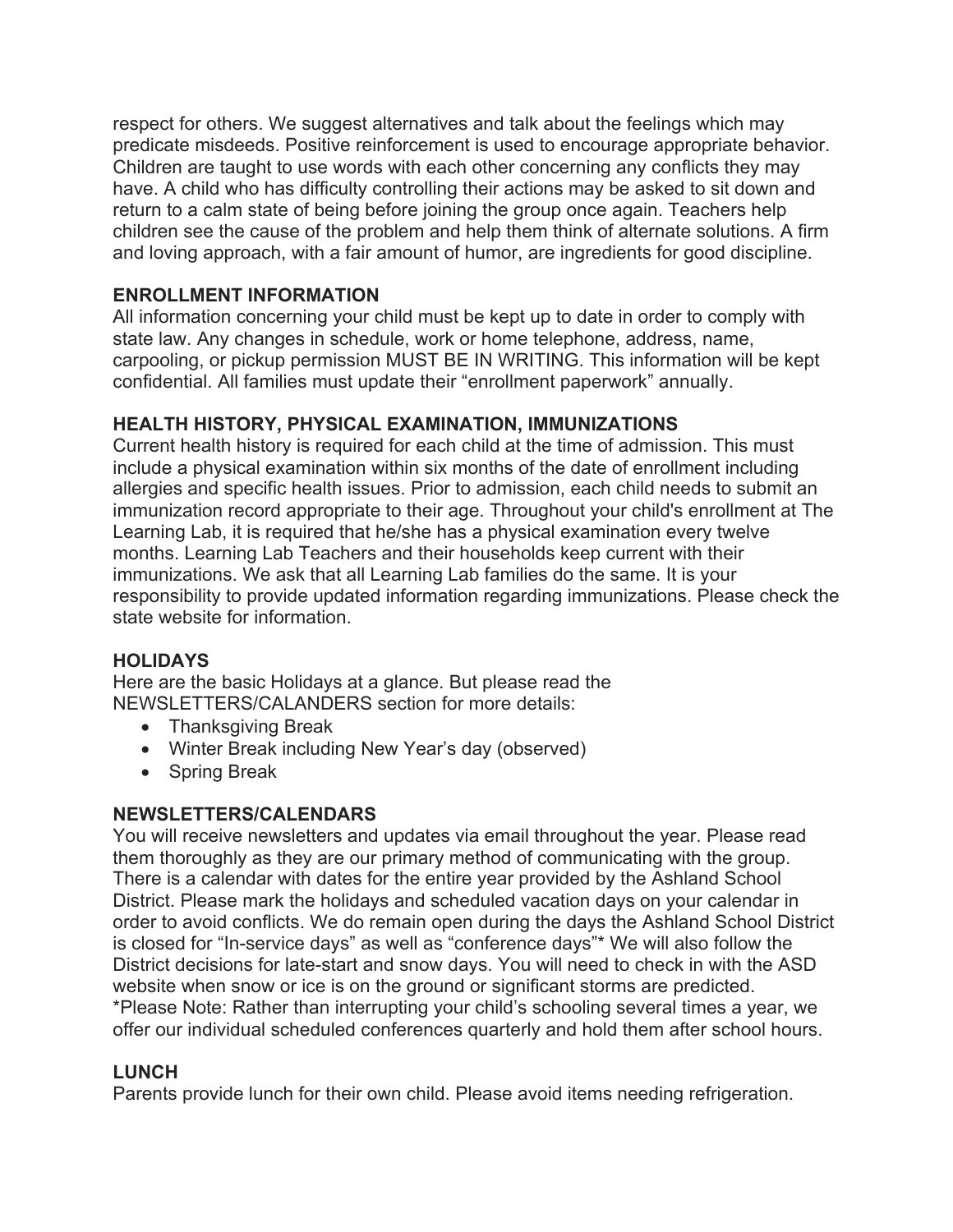#### **SNACK**

Parents provide snack for their children inside their lunch bag in a separate container. Please avoid yogurt and milk in lunches and snacks. They tend to spill or leak causing frustration for your child and the children who are nearby. It is also unfortunate when they "secretly" save these two particular items for later in their cubby.

#### **MISSING CLASSROOM ITEMS**

Children's pockets will sometimes yield tiny beads, miniature dollhouse pieces, seemingly insignificant items--like a tiny cube--all of which are essential to some piece of classroom material. If you find such items please return them to the school.

#### **NAP TIME**

We do not provide naps at school.

#### **NON-DISCRIMINATORY POLICY**

The Learning Lab welcomes families of any race, color, sexual orientation, national and ethnic origin to all activities available in the school. We do not discriminate in any educational or admission policy. We do reserve the right to balance our classroom on the basis of age and gender.

#### **PARENT EVENTS**

Due to COVID-19 all events or meetings will be virtual. Weather permitting, we may hold parent conferences and family interviews outdoors.

#### **PARKING**

Parents may park in any available spot on the street. We request that parents hold their child's hand *at all times* until they are safely within the doors of The Learning Lab.

#### **RELIGIOUS ACTIVITIES**

The Learning Lab does not subscribe to any religious affiliation. At various times of years we may learn about cultural and national holidays that the children in the school might celebrate.

#### **RULES AND GUIDELINES**

We ask our children to be safe and kind. We ask them to base all of their choices on those two guidelines. No child is permitted outside the school door without adult supervision. Gum and all candy needs to stay at home. Loud voices are used outside; quiet, soft voices are used inside. Please refrain from using your cell phone for talking or texting while picking up and dropping off your child.

#### **SCHOOL HOURS**

The Learning Lab is open from 9:00AM to 2:00. If you arrive prior to 9:00 please wait for a teacher to open the door. Any changes to your regularly contracted hours are made on an individual basis with advance notice. The Learning Lab enrolls children for three consecutive days a week only. No part-time options are available.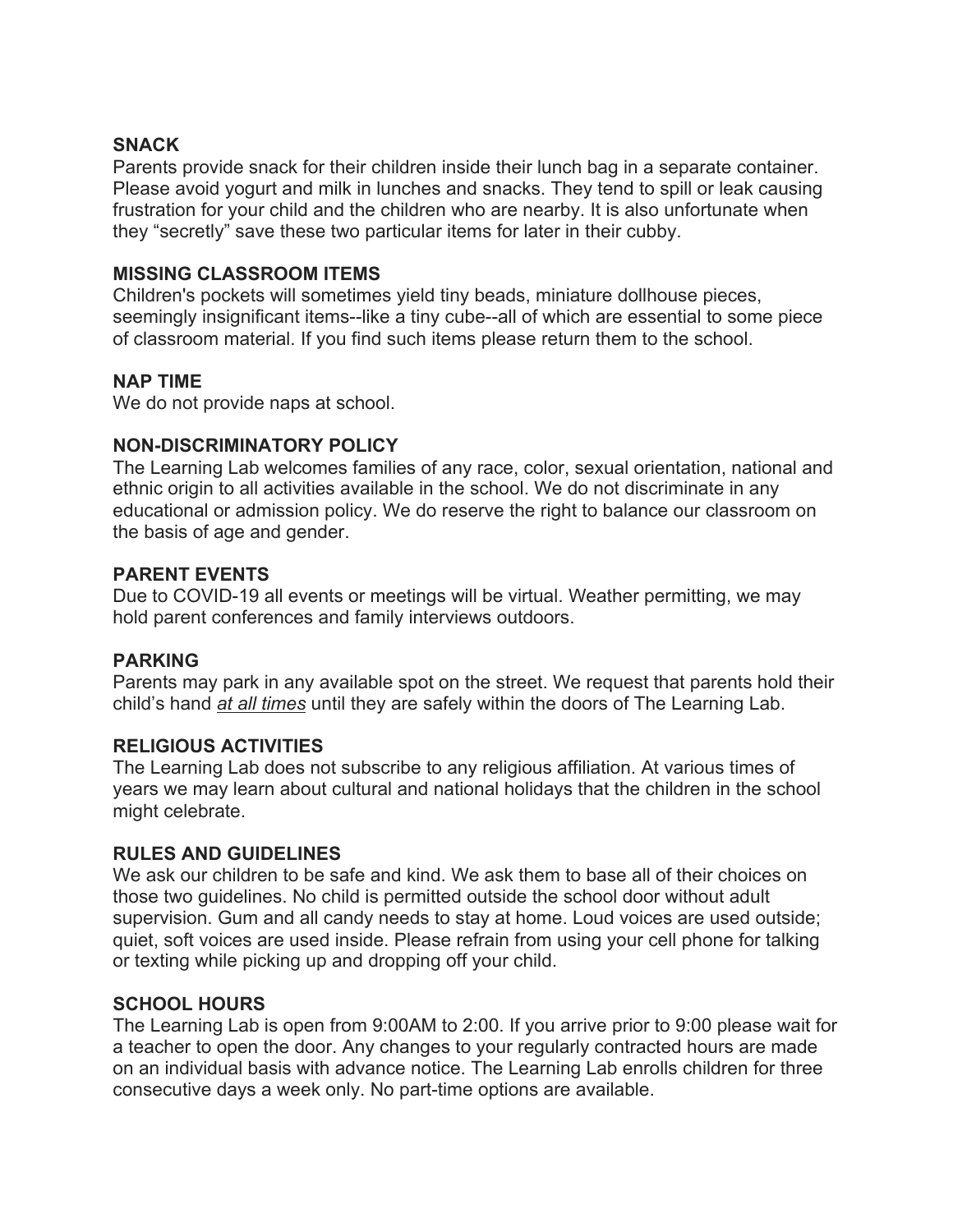## **TUITION**

Tuition is determined by using our annual budget. The business has monthly expenses, which occur whether or not an individual child is present. It is not based on the number of class days per month, holidays, absenteeism, global crisis or vacation. It is divided into monthly payments for your convenience. We do not provide vacation discounts during the academic year. Tuition is due on the first day of the month. The obligation to pay tuition may be canceled only by submitting written notice one full calendar month in advance. I understand if I do not give PROPER NOTICE as per your contracted terms when my child leaves, I forfeit the amount of fees I have on file. The Learning Lab will not offer prorated tuition or deposit refunds. I understand that I must pay tuition unless I formally withdraw from the program.

## **COVID POLICIES**

The Learning Lab keeps current with the Oregon Department of Education and the CDC Covid guidelines. As a registered childcare provider we are also inspected on a regular basis. We undergo at least two unannounced inspections per year in addition to our regular inspections. Learning Lab teachers will wear masks at school. Currently, children who are five years of age need to bring two masks per day, one freshly washed to wear, and a second one, freshly washed, as a back-up. If you would like your younger children to wear masks we ask that you send at least two clean masks daily. All masks need to have your child's name on them. Learning Lab teachers and all adults within their households keep current with their Covid immunizations. We ask that all Learning Lab families do the same. It is your responsibility to provide updated information regarding immunizations. As a Covid safety precaution, all adults and siblings will wear masks when picking up or dropping off their children. Only the enrolled child will enter the building. Social distance markings are provided outside the front door. Children will have their temperatures taken at the door and cleanse their hands before entering. Additionally, above and beyond the CDC recommendations, we have twice the amount of Heppa air filters per sq foot operating within our building.

#### **Closing Message:**

While policies and procedures are important and a required practice, we would like to close our handbook in the more loving tone of our daily interactions. We have been teaching for many years and often remain in contact with our families after their children graduate from our program. We welcome you to our Learning Lab family and look forward to our continued relationship for many years to come.

#### \*\*\*\*\*\*\*\*\*\*\*\*\*\*\*\*\*\*\*\*\*\*\*\*\*\*\*\*\*\*\*\*\*\*

*Please continue to the Acknowledgement Signature Page*